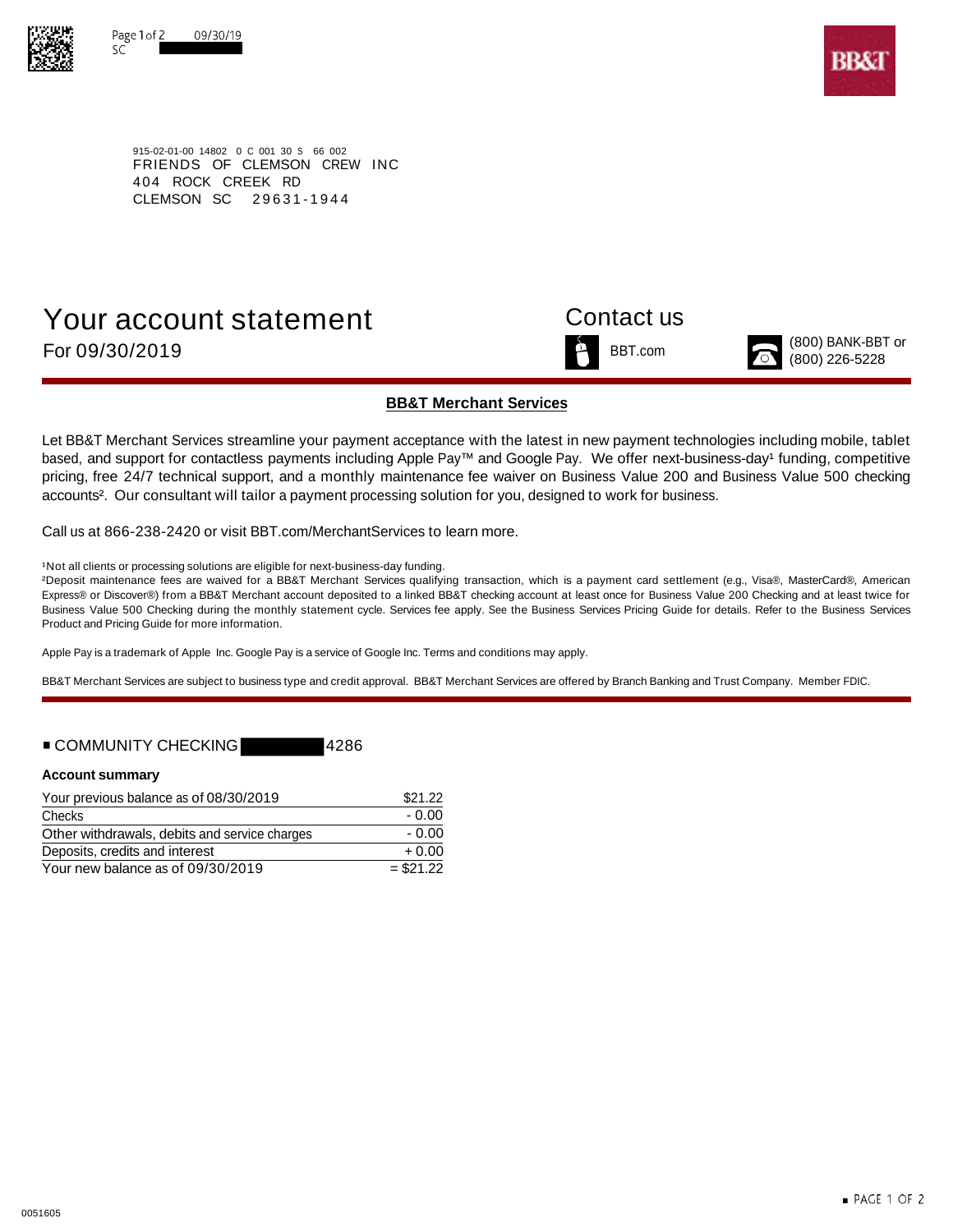

# Questions, comments or errors?

account, please call us at 1-800-BANK BBT (1-800-226-5228) 24 hours a day, 7 days midnight ET. You may also contact your local BB&T financial center. To locate a BB&T financial center in your area, please visit BBT.com. The state of the state of the state of the state of the state of the state of the state of the state of the state of the state of the state of the state of the stat

### **Electronic fund transfers (For Consumer Accounts Only. Commercial Accounts Important information about your Constant Credit Account refer to the Commercial Bank Services Agreement.)**

governing those services, which may not provide an error resolution process in all CHARGE will automatically be imposed on the account's outstanding "Average cases. Please refer to the terms and conditions for those services. daily balance." The **INTEREST CHARGE** is calculated by applying the "Daily

statement or receipt is wrong or if you need more information about a transfer on To get the "Average daily balance," we take the beginning account balance each<br>the statement or receipt IMMFDIATFLY call 1-800-226-5228 or w the statement or receipt, IMMEDIATELY call 1-800-226-5228 or write to:

Tell us as soon as you can, if you think your statement or receipt is wrong, or if you need more information about a transfer listed on the statement or receipt. We **Billing Rights Summary** must hear from you no later than sixty (60) days after we sent the FIRST statement on which the problem or error appeared. If you think your statement is incorrect, or if you need more information about a

- 
- Describe the error or transfer you are unsure of, and explain as clearly as you can your local BB&T financial center. To dispute a why you believe it is an error or why you need more information why you believe it is an error or why you need more information<br>Tell us the dollar amount of the suspected error and the following address Division
- Fell us the dollar amount of the suspected error<br>Vou tell us orally we may require that you also send us your complaint or BO Box 200

If you tell us orally, we may require that you also send us your complaint or PO Box 200<br>question in writing within ten (10) business days. We will tell you the results of our Wilson NC 27894-0200 question in writing within ten (10) business days. We will tell you the results of our Wilson NC 27894-0200<br>investigation within ten (10) business days after we hear from you, and we will We must hear from you no later tha investigation within ten (10) business days after we hear from you, and we will We must hear from you no later than sixty (60) days after we sent you the FIRST<br>correct any error promptly. If we need more time, however, we correct any error promptly. If we need more time, however, we may take up to statement on which the error or problem appeared. You may telephone us, but If or the endlowing to the more time, however, we may take up to the forty-five (45) days to investigate your complaint or questions for ATM doing so will<br>transactions made within the United States and up to pinety (90) days for new information: transactions made within the United States and up to ninety (90) days for new information:<br>accounts foreign initiated transactions and point-of-sale transactions. If we decide • Your name and account number accounts, foreign initiated transactions and point-of-sale transactions. If we decide amount you think is in error, minus a maximum of \$50. If we ask you to put your complaint in writing, and we do not receive it within ten (10) business days, we may • The dollar amount of the suspected error not re-credit your account and you will not have use of the money during the time During our investigation process, you are not responsible for paying any amount in

Tell us AT ONCE if you believe your access device has been lost or stolen, or delinquent or take any action to collect the amount in question. someone may have electronically transferred money from your account without your permission, or someone has used information from a check to conduct an **Mail-in deposits** unauthorized electronic fund transfer. If you tell us within two (2) business days If you wish to mail a deposit, please send a deposit ticket and check to your local after vou learn of the loss or theft of your access dev after you learn of the loss or theft of your access device or the unauthorized BB&T financial center. Visit l<br>transaction, you can lose no more than \$50 if someone makes electronic transfers you. Please do not send cash. transaction, you can lose no more than \$50 if someone makes electronic transfers without your permission.

of your access device or the unauthorized transaction, and we can prove we could call BB&T Phone24 at 1-800-BANK BBT (1-800-226-5228).

For general questions/comments or to report errors about your statement or have stopped someone from making electronic transfers without your permission if account please call us at 1-800-BANK BBT (1-800-226-5228) 24 hours a week. BB&T Care Center Associates are available to assist you from 6 a.m. until shows transfers you did not make, tell us at once. If you do not tell us within sixty<br>midnight FT You may also contact your local BB&T finan taking the money if you had told us in time.

Services such as Bill Payments and Zelle® are subject to the terms and conditions Once advances are made from your Constant Credit Account, an INTEREST periodic rate" to the 'Average daily balance" of your account (including current In case of errors or questions about your electronic fund transfers, if you think your transactions) and multiplying this figure by the number of days in the billing cycle.<br>Statement or receipt is wrong or if you need more Fraud Management last unpaid **INTEREST CHARGE**. This gives us the daily balance. Then we add all of P.O. Box 1014 the daily balances for the billing cycle and divide the total by the number of days in Charlotte, NC 28201 **the billing cycle.** This gives us the 'Average daily balance."

Tell us your name and deposit account number (if any)<br>Constant Credit transaction on your statement, please call 1-800-BANK BBT or visit • Constant Credit transaction on your statement, please call 1-800-BANK BBT or visit

- 
- 
- 

- 
- to do this, we will re-credit your account within ten (10) business days for the Describe the error or transfer you are unsure about, and explain in detail why<br>amount you think is in error, minus a maximum of \$50. If we
	-

it takes us to complete our investigation. The statement of the statement that are question; you are, however, obligated to pay the items on your statement that are not in question. While we investigate your question, we cannot report you as

### **Change of address**

If you do NOT tell us within two (2) business days after you learn of the loss or theft If you need to change your address, please visit your local BB&T financial center or

| <b>How to Reconcile Your Account</b> |                                                                                                                                                                                                        | <b>Outstanding Checks and Other Debits (Section A)</b> |                                                           |              |           |        |
|--------------------------------------|--------------------------------------------------------------------------------------------------------------------------------------------------------------------------------------------------------|--------------------------------------------------------|-----------------------------------------------------------|--------------|-----------|--------|
|                                      | List the new balance of your account from your latest statement here:                                                                                                                                  | Date/Check #                                           | Amount                                                    | Date/Check # | Amount    |        |
|                                      |                                                                                                                                                                                                        |                                                        |                                                           |              |           |        |
| 2.                                   | Record any outstanding debits (checks, check card purchases, ATM                                                                                                                                       |                                                        |                                                           |              |           |        |
|                                      | withdrawals, electronic transactions, etc.) in section A. Record the<br>transaction date, the check number or type of debit and the debit amount.<br>Add up all of the debits, and enter the sum here: |                                                        |                                                           |              |           |        |
|                                      |                                                                                                                                                                                                        |                                                        |                                                           |              |           |        |
|                                      |                                                                                                                                                                                                        |                                                        |                                                           |              |           |        |
| 3.                                   | Subtract the amount in Line 2 above from the amount in Line 1 above and                                                                                                                                |                                                        |                                                           |              |           |        |
|                                      | enter the total here:                                                                                                                                                                                  |                                                        |                                                           |              |           |        |
| 4.                                   | Record any outstanding credits in section B. Record the transaction date,                                                                                                                              |                                                        |                                                           |              |           |        |
|                                      | credit type and the credit amount. Add up all of the credits and enter the<br>sum here:                                                                                                                |                                                        |                                                           |              |           |        |
|                                      |                                                                                                                                                                                                        |                                                        | <b>Outstanding Deposits and Other Credits (Section B)</b> |              |           |        |
| 5.                                   | Add the amount in Line 4 to the amount in Line 3 to find your balance. Enter                                                                                                                           |                                                        | Date/Type                                                 | Amount       | Date/Type | Amount |
|                                      | the sum here. This amount should match the balance in your register.                                                                                                                                   |                                                        |                                                           |              |           |        |

For more information, please contact your local BB&T branch, visit BBT.com or contact us at 1-800 BANK BBT (1-800-226-5228). MEMBER FDIC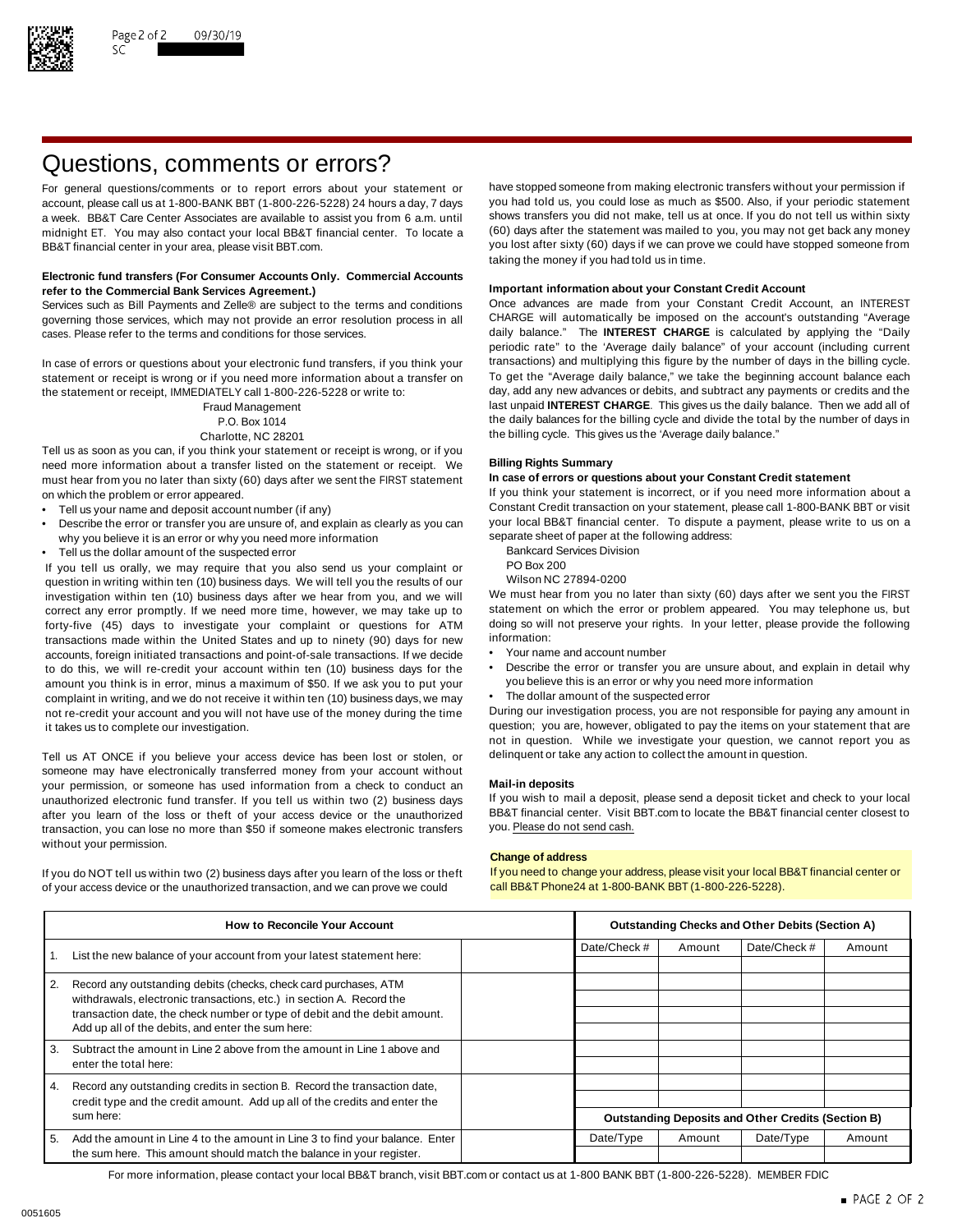

coach.jason@friendsofclemsoncrew.org 9/1/2019 - 9/30/2019

## Statement for September 2019

Friends of Clemson Crew, Inc. 404 Rock Creek Rd 29631 Clemson Ξ

# Balance Summary (9/1/2019 - 9/30/2019)

|            | Available beginning | Available ending | Withheld beginning | Withheld ending |
|------------|---------------------|------------------|--------------------|-----------------|
| <b>USD</b> | 50.90               | 425.71           | 0.00               | $0.00$          |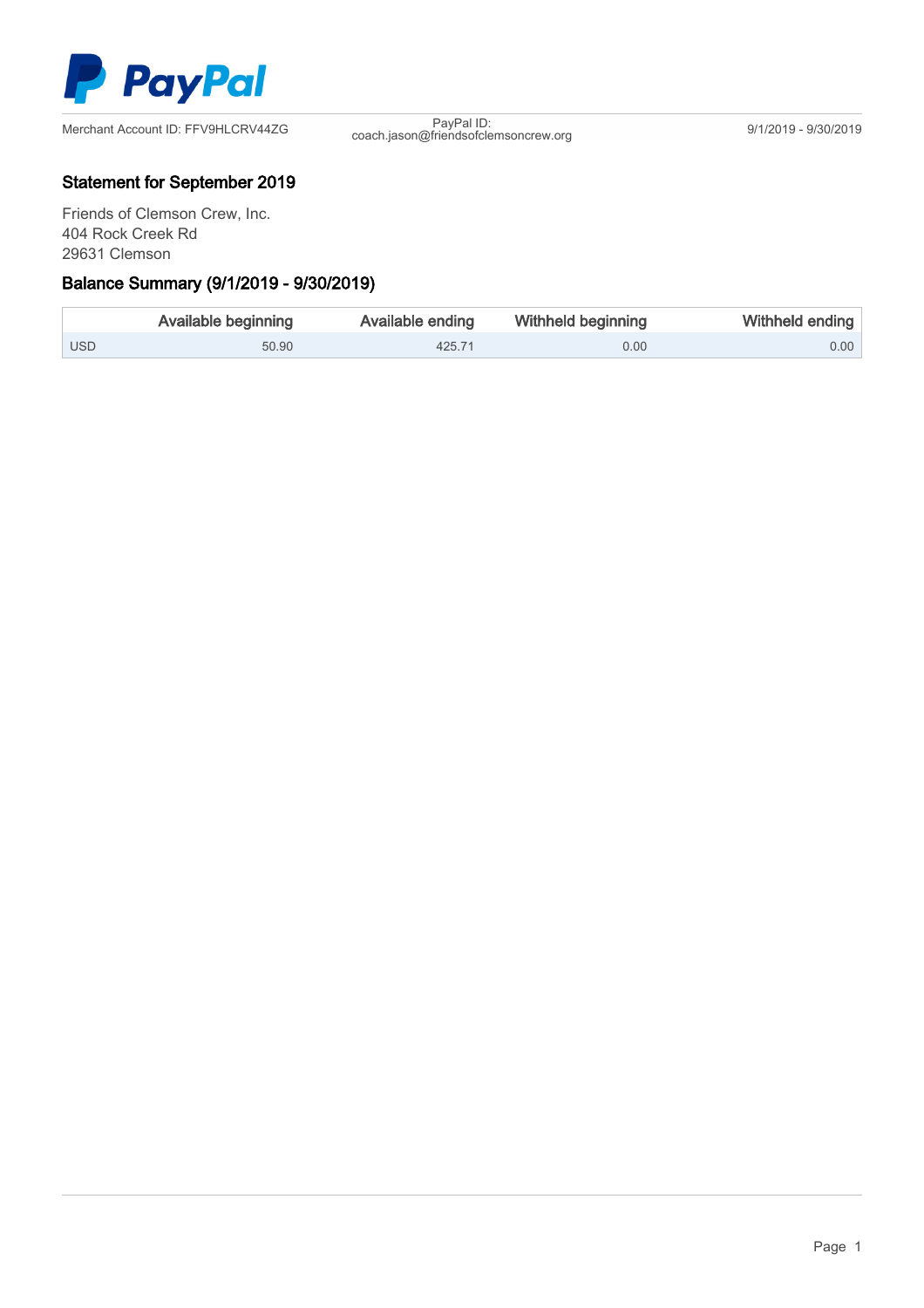

coach.jason@friendsofclemsoncrew.org 9/1/2019 - 9/30/2019

# Activity Summary (9/1/2019 - 9/30/2019)

|                                    | <b>USD</b> |
|------------------------------------|------------|
| <b>Beginning Available Balance</b> | 50.90      |
| Payments received                  | 387.53     |
| Payments sent                      | 0.00       |
| <b>Withdrawals and Debits</b>      | 0.00       |
| <b>Deposits and Credits</b>        | 0.00       |
| Fees                               | $-12.72$   |
| <b>Ending Available Balance</b>    | 425.71     |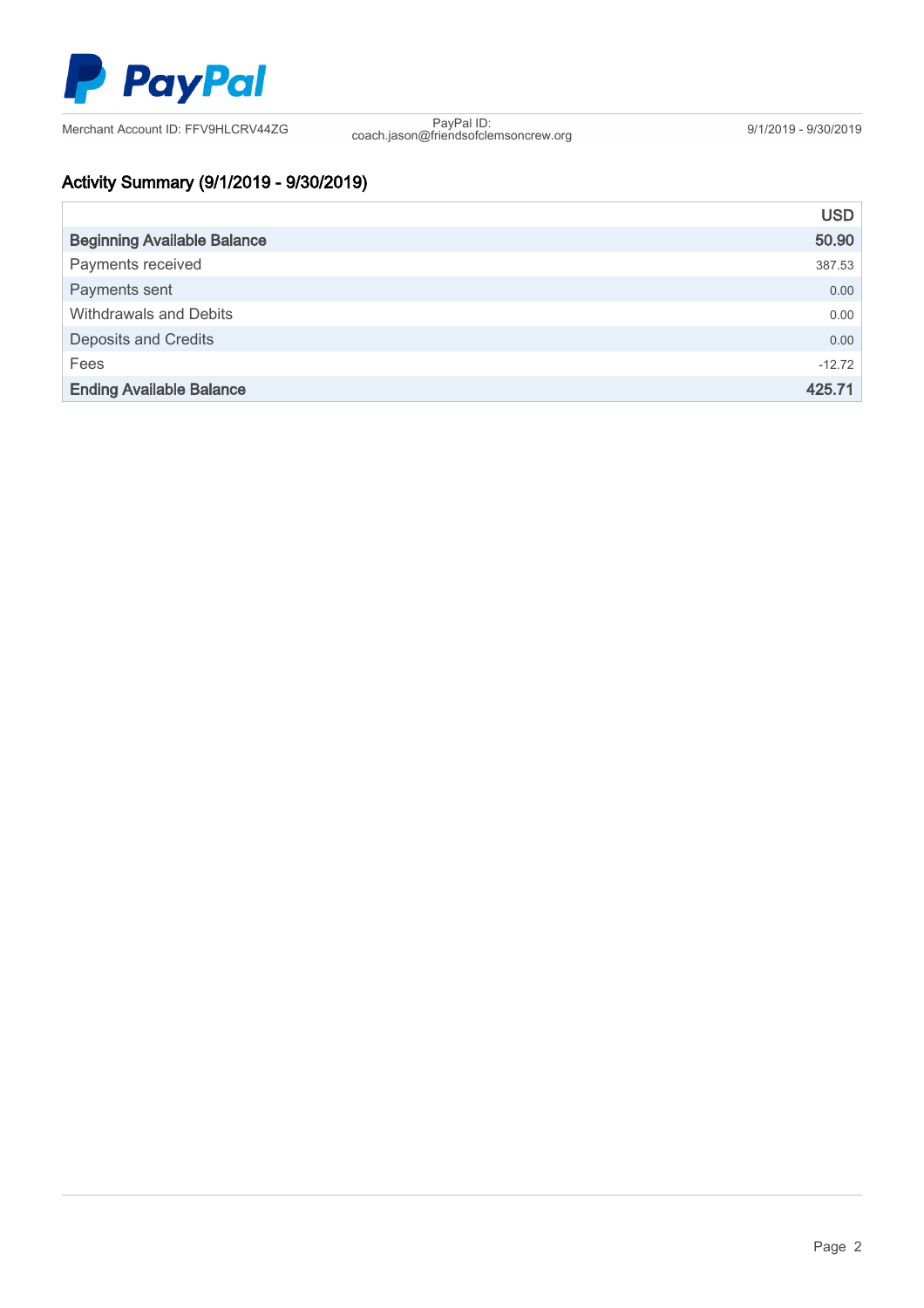

coach.jason@friendsofclemsoncrew.org 9/1/2019 - 9/30/2019

# Payments received

| <b>Description</b>          | <b>USD</b> |  |  |
|-----------------------------|------------|--|--|
| <b>Donation Payment</b>     | 300.00     |  |  |
| <b>Subscription Payment</b> | 87.53      |  |  |
| Total                       | 387.53     |  |  |
| Fees                        |            |  |  |

| Description  | <b>USD</b> |
|--------------|------------|
| Payment Fee  | $-12.72$   |
| <b>Total</b> | $-12.72$   |